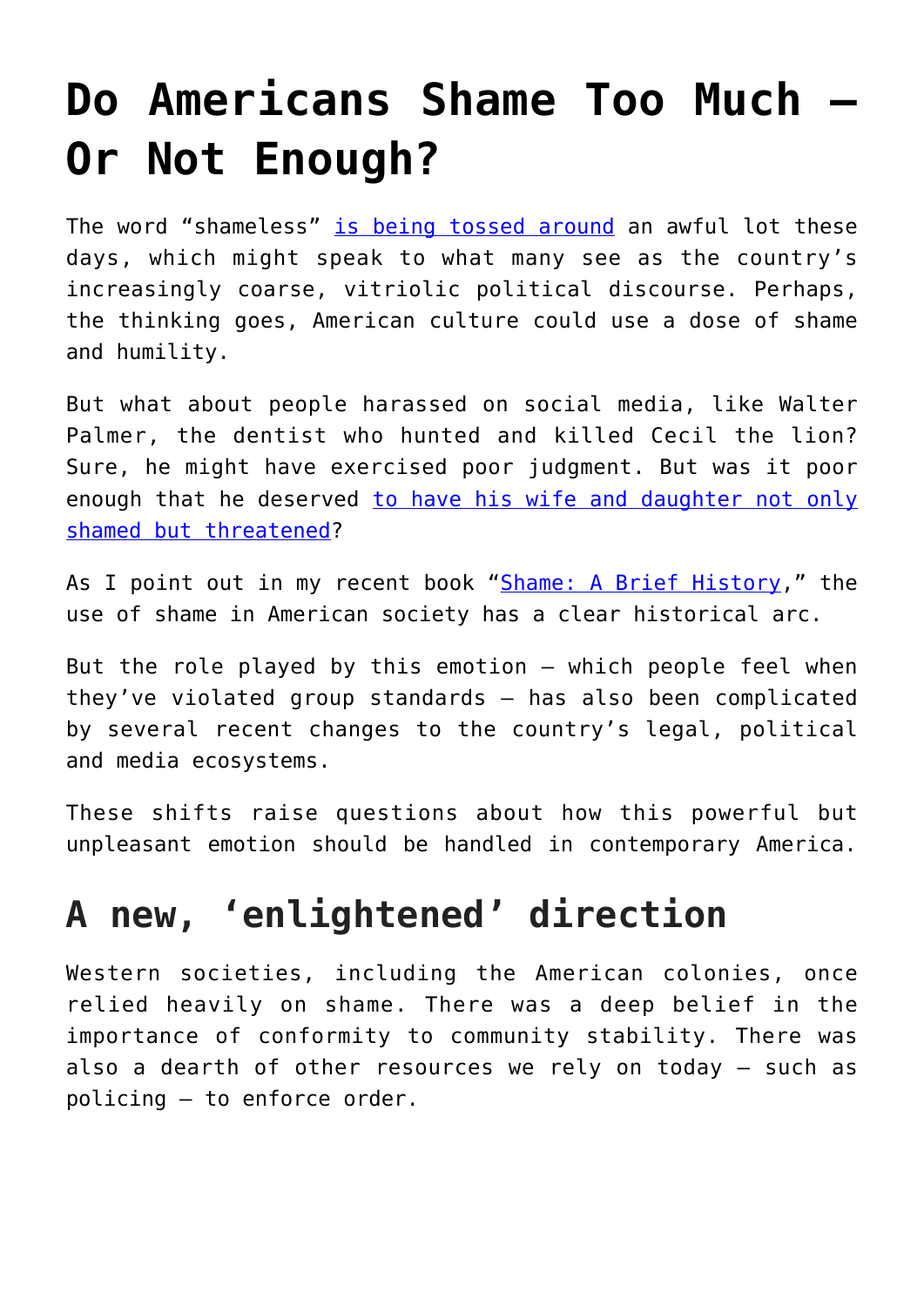

Colonial Americans felt little compunction in imposing shamebased punishments like public stocks, whose replicas now amuse camera-toting tourists in New England. There was even a word no longer in use – "[shamefast"](http://www.dictionary.com/browse/shamefast?s=t) – that described people who were mindful about avoiding shameful situations.

All this began to change in the late-18th century, when the currents of the Enlightenment started to spread throughout Western culture, and public leaders began to reevaluate the importance of [human dignity.](http://ccnmtl.columbia.edu/projects/mmt/udhr/preamble_section_1.html)

Shaming, Founding Father Benjamin Rush [wrote in 1787](https://books.google.com/books?id=xtUKAAAAIAAJ&pg=PA146&lpg=PA146&dq=%22is+universally+acknowledged+to+be+a+worse+punishment+than+death%22&source=bl&ots=aL0BN1o0aR&sig=VQDmYEsdnaTcvH3r-Vkhwb-tSM0&hl=en&sa=X&ved=0ahUKEwjL4q_91ZjXAhUn34MKHSk_Ca0Q6AEILTAD#v=onepage&q=%22is%20universally%20acknowledged%20to%20be%20a%20worse%20punishment%20than%20death%22&f=false), "is universally acknowledged to be a worse punishment than death."

Hyperbole aside, the actions of Americans started to reflect this new wisdom. Public stocks began to be abolished by law, [beginning with Massachusetts in 1804](https://books.google.com/books?id=jX45DwAAQBAJ&pg=PT119&dq=%22massachusetts+abolished+whipping,+branding,+the+stock%22&hl=en&sa=X&ved=0ahUKEwi_45jZ45jXAhWkzIMKHRUqDMQQ6AEIJjAA#v=onepage&q=%22massachusetts%20abolished%20whipping%2C%20branding%2C%20the%20stock%22&f=false). Parents were advised to avoid shaming their kids, lest it damage their confidence. (The popular use of the word "self-esteem" traces back to as early as 1856.)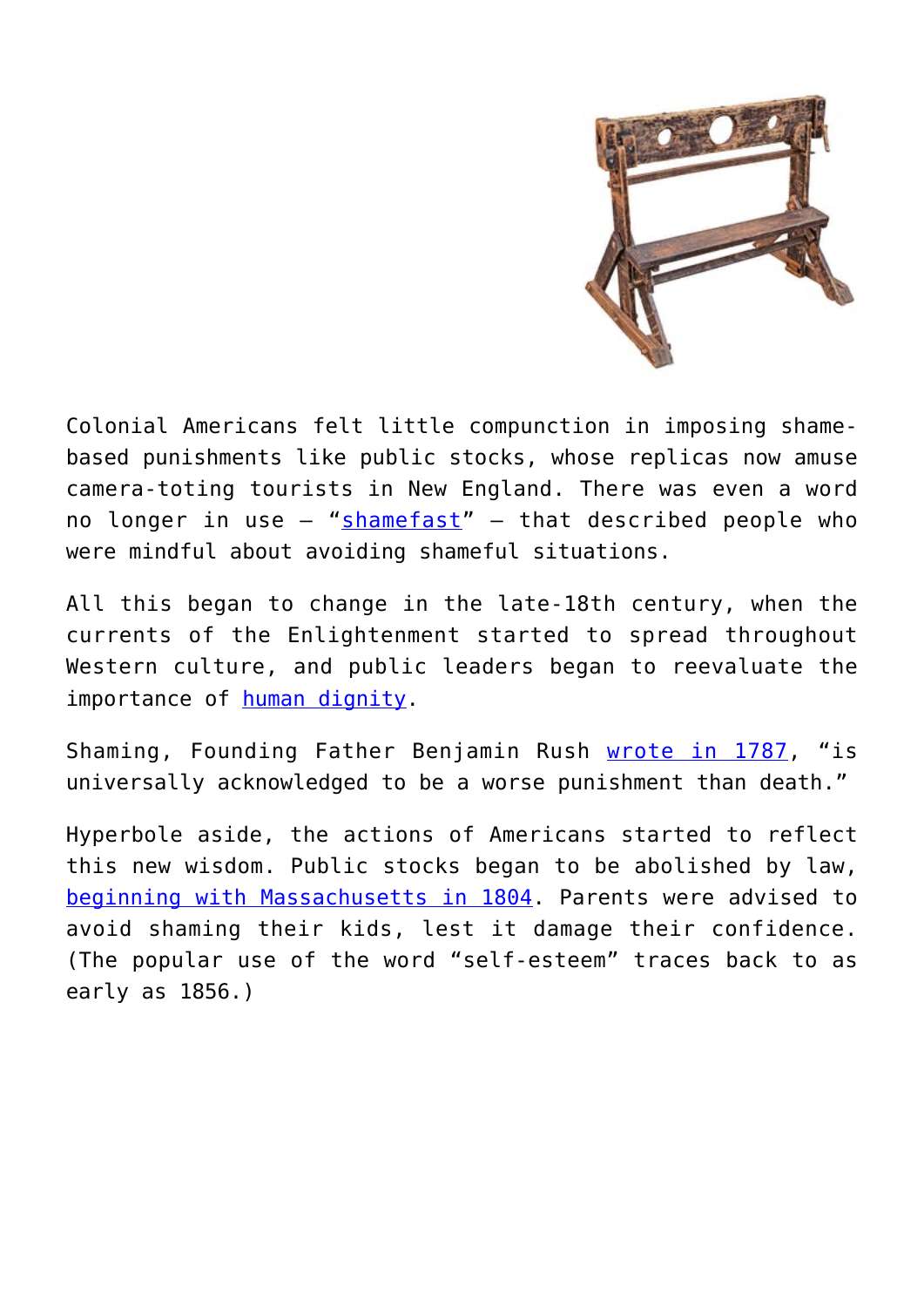

Of course shame didn't disappear; various people in positions of authority continued to deploy it, from boot camp drill sergeants to coaches of sports teams. Nonetheless, disapproval of shame-inducing tactics persisted. Schools gradually cleared out the most blatant practices (dunce caps, for example, were abandoned by the 1920s). All sorts of groups urged that people no longer be shamed for their sexual proclivities or their disabilities. A greater tolerance emerged that left people freer to accept treatment for psychological problems or to disclose their sexual identity.

In recent decades, psychology research [has found](https://www.guilford.com/books/Shame-and-Guilt/Tangney-Dearing/9781572309876/authors) that feelings of shame can demoralize people or generate aggression because they make individuals feel bad about themselves. (This differentiates shame from guilt, which, because it focuses on a person's acts rather than his or her character, can lead to apology and redress.)

Today, public scholars like social work researcher [Brené Brown](https://www.ted.com/talks/brene_brown_listening_to_shame/transcript) continue to talk about these findings, urging those suffering from shame to throw the emotion aside and call their accusers to account – shaming the shamers, as it were.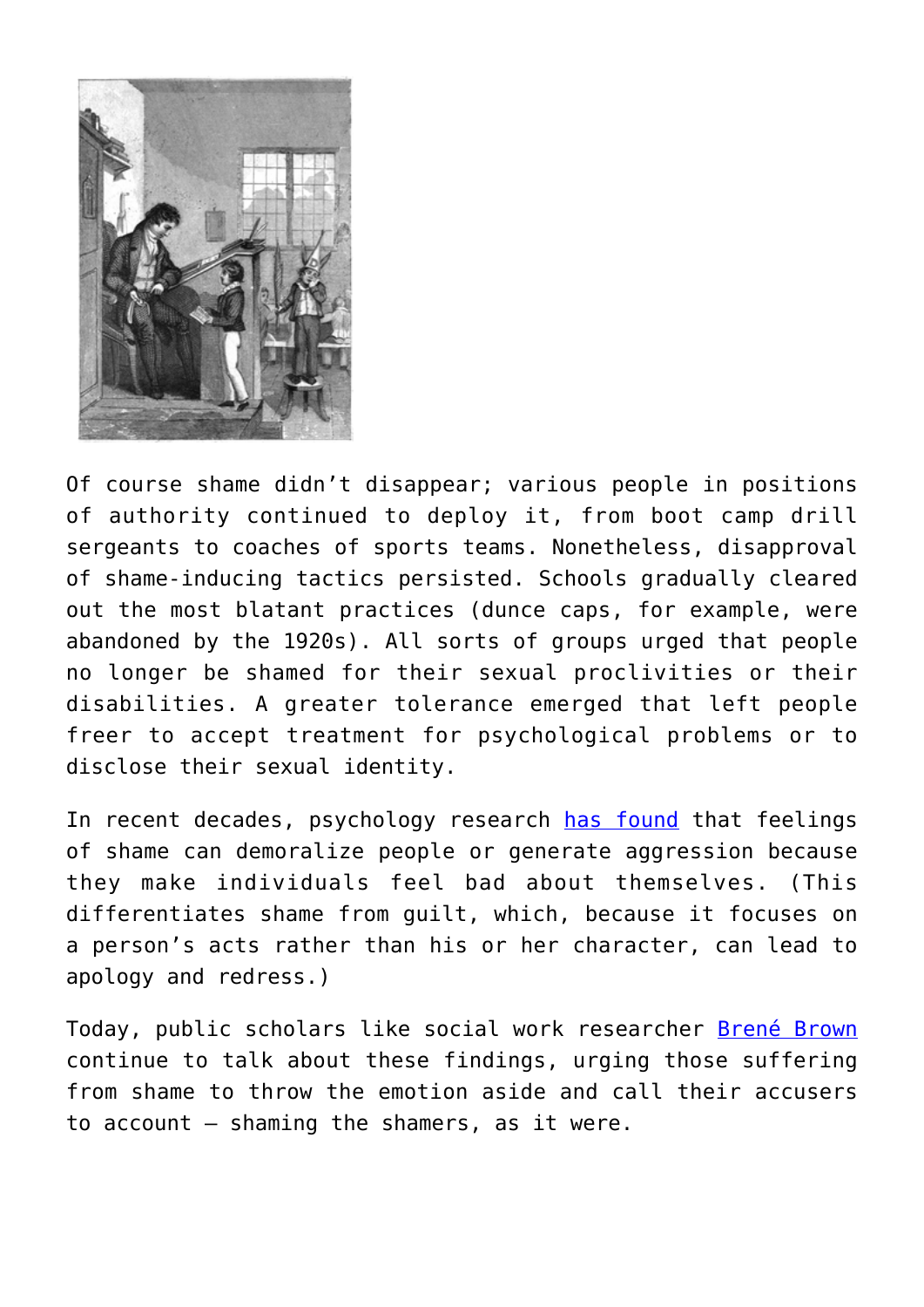## **Shame's revival**

[The critical view of shaming](https://www.jstor.org/stable/40971965?seq=1#page_scan_tab_contents) in Western culture is now entrenched: While the behavior persists, it's often condemned, and a variety of institutional changes, from grade inflation to prison reform efforts, limit its impact.

And this continues to change our society in important ways, loosening a number of traditional constraints that, if violated, used to lead to public shaming. Unmarried middleclass women can now proudly bear children, while public listing of school grades is outlawed.

Recently, however, attitudes toward shaming have shifted, even as the chorus of disapproval continues. According to a Google Ngram search, references to shame in written texts – in decline in the United States since the mid-19th century – have, in recent decades, increased far more than in other English-speaking countries.



Frequency of Shame in American English, 1800-2008, Google Ngram Viewer.

The result, at least implicitly, is a new debate, and another divide in American culture.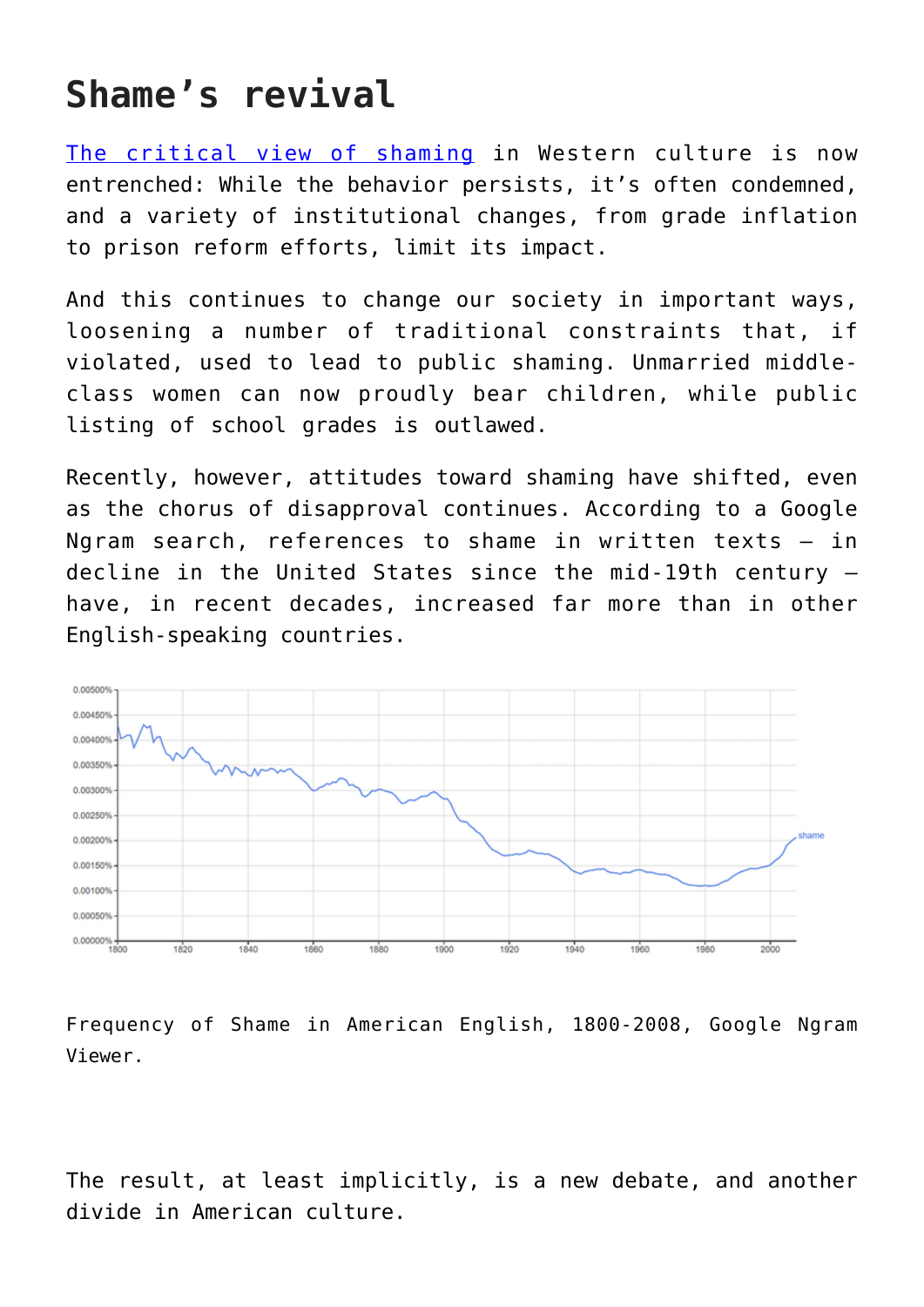By my reading, three sources account for the change. First, a number of conservative judges in the 1960s ruled that shaming was an appropriate punishment for certain crimes like drunken driving or petty theft. The stocks haven't been reintroduced and many higher courts have disputed the new enthusiasm, but many criminals [have been required](https://www.jstor.org/stable/1289392?seq=1#page_scan_tab_contents) to put shaming signs in their cars or to stand in a mall with a sign proclaiming their wrongdoing.

Second, the notorious culture wars in the United States have produced partisan camps eager to shame their opponents. Even liberals, probably hostile to shaming in principle, join the parade, as in the ubiquitous (and so far abortive) [efforts to](https://www.dailykos.com/stories/2017/7/2/1677200/-Shaming-Trump-s-voters-his-supporters-and-apologists-is-exactly-what-we-should-do) [shame](https://www.dailykos.com/stories/2017/7/2/1677200/-Shaming-Trump-s-voters-his-supporters-and-apologists-is-exactly-what-we-should-do) our current president and his supporters.

Third, social media [have unleashed a torrent of hatred,](http://www.cnn.com/2015/04/16/living/feat-public-shaming-ronson/index.html) with fat-shaming and accusations of sexual impropriety, hypocrisy and racism flooding social networks. The efforts can hound victims out of their jobs, force them to relocate – even drive some to suicide.

## **Shame at a crossroads**

These shifts have created a dilemma: Are we shaming enough, or too much?

Some observers, whether they're concerned about loose sexual behavior or the greed of global capitalists (one of whom [proclaimed](http://www.motherjones.com/politics/2005/09/shame-sissies/) that "shame is for sissies"), can make a good case for a more robust restoration of community shaming.

It might not mean returning to stocks and dunce caps, but society could do a better job defining what deserves to be shamed, while also setting limits. [As American community life](http://www.simonandschuster.com/books/Bowling-Alone/Robert-D-Putnam/9780743203043) [has atrophied](http://www.simonandschuster.com/books/Bowling-Alone/Robert-D-Putnam/9780743203043), this ability seems to have weakened. We certainly seem to have lost the knack – available [in more](http://journals.sagepub.com/doi/abs/10.1177/1354067X04040929?journalCode=capa) [shame-based societies](http://journals.sagepub.com/doi/abs/10.1177/1354067X04040929?journalCode=capa) – of helping people recover from shame and become reintegrated into the community.